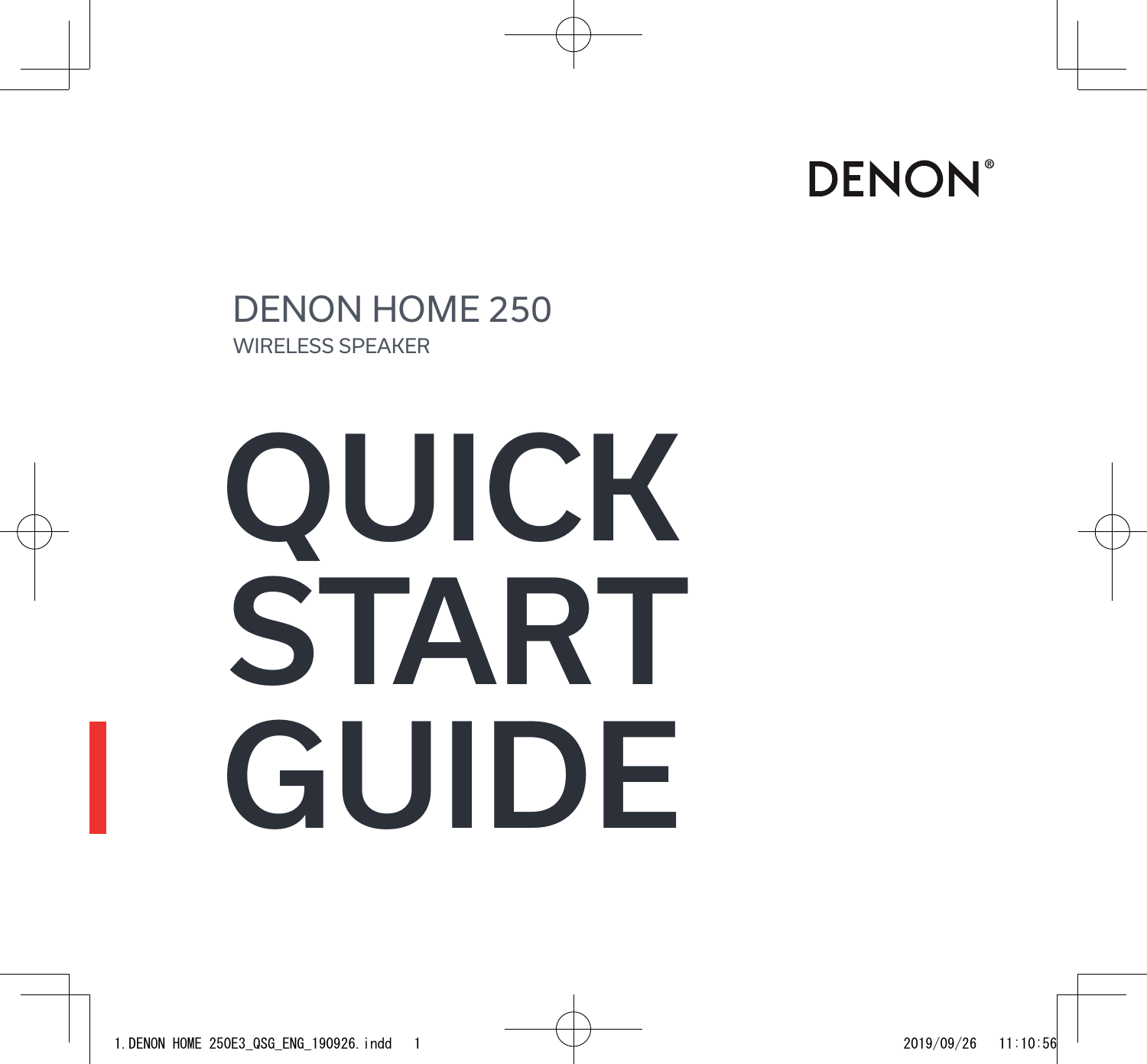### BEFORE YOU BEGIN

Make sure you have the following items in working order:



Apple iOS, Android or Kindle mobile device connected to your network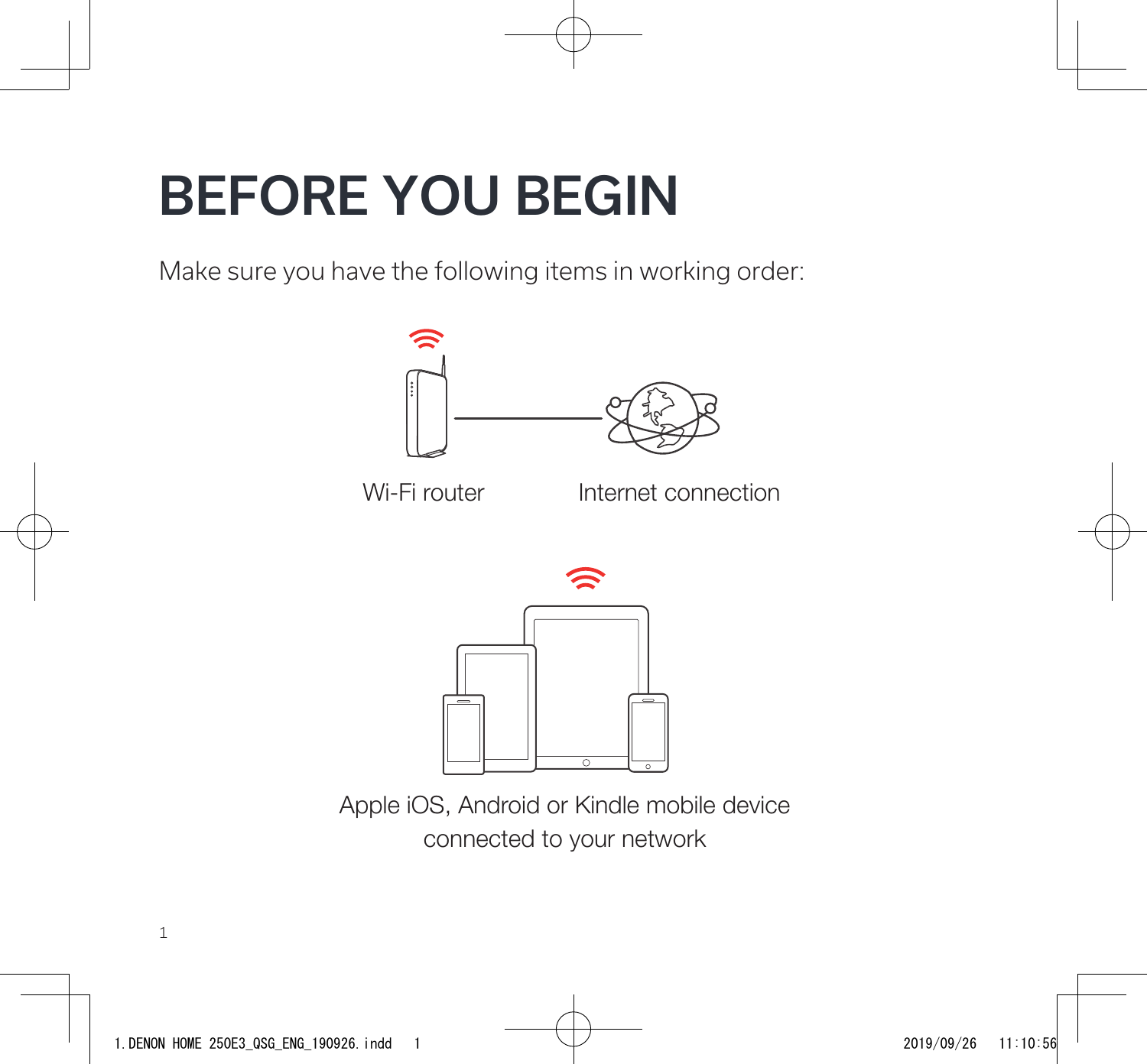### STEP 1: UNPACK

Remove the speaker and power cord from the box.

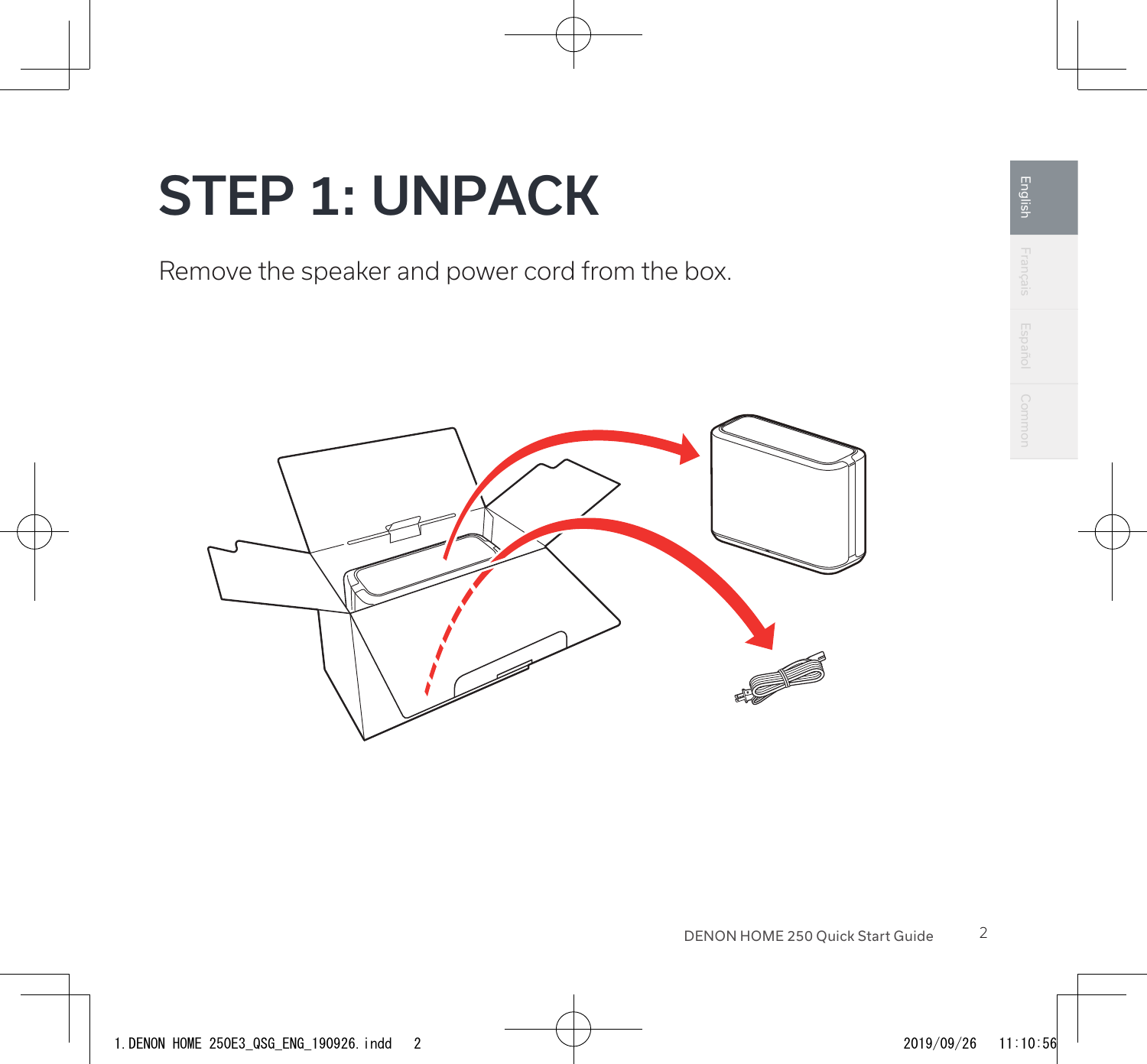### STEP 2: PLACE

Place the speaker at a convenient location in your home.

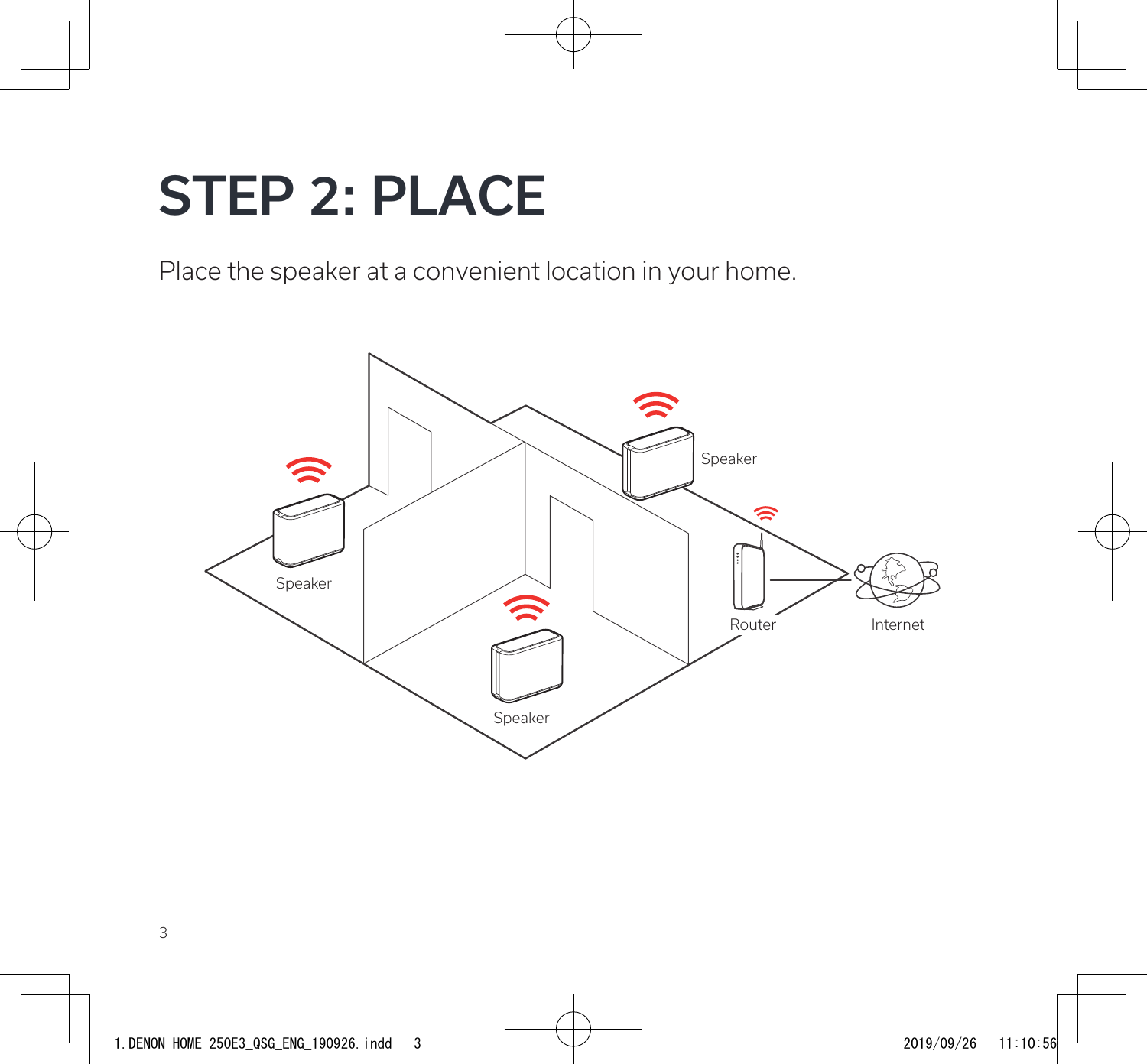# STEP 3: CONNECT

Connect the power cord to the speaker and a wall outlet.



**English** Français Español Common

English

### **OPTIONAL**

If you are connecting the speaker to a wired network, connect an Ethernet cable (sold separately) between the speaker and your router. Do not connect the Ethernet cable if you are connecting your speaker to a wireless network.

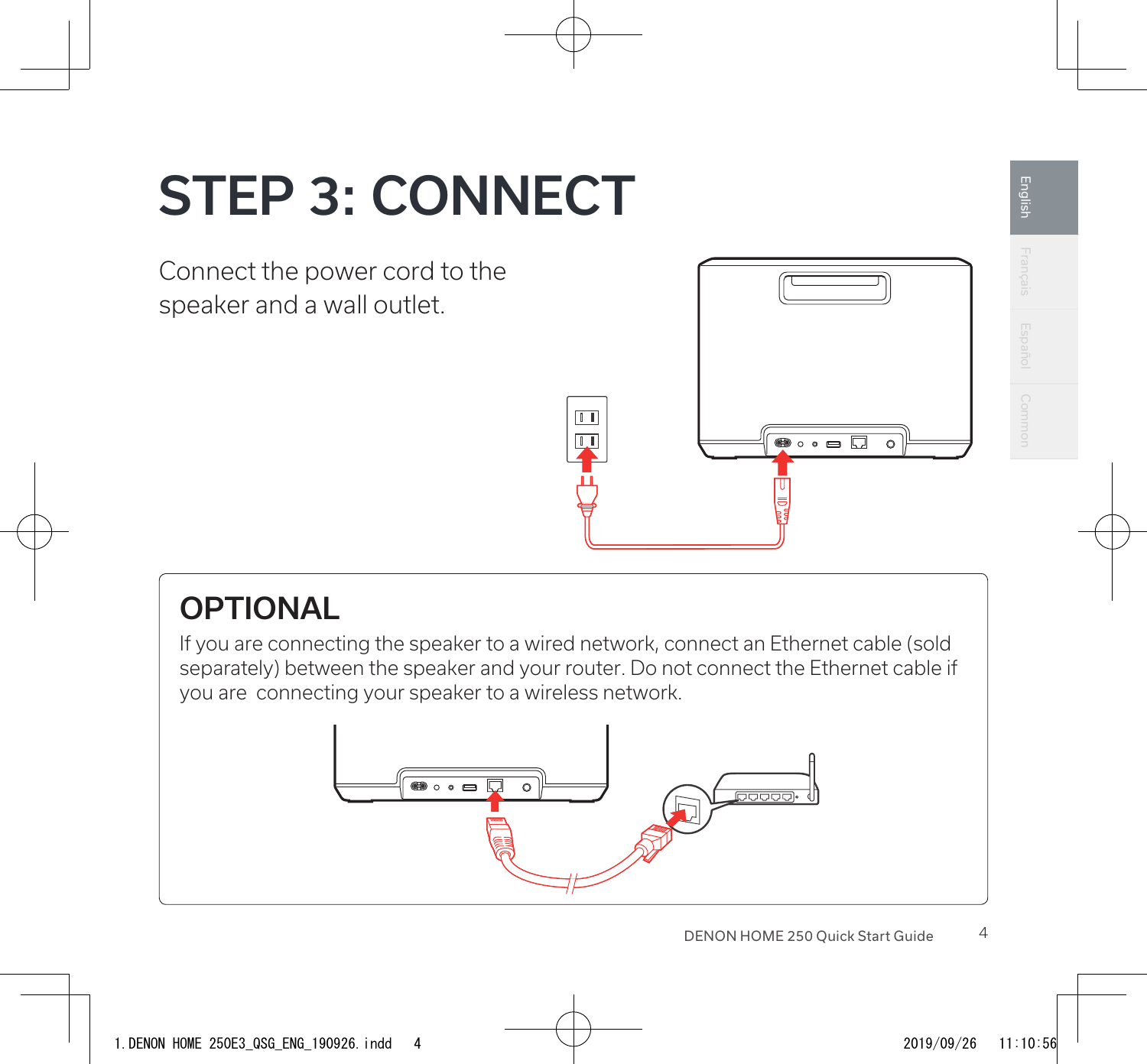# STEP 4: CONTROL

1 Download the HEOS App. 2 Go to the Apple App Store, Google Play or Amazon App Store and search for "HEOS" to download and install.

Launch the HEOS App and follow the instructions in the app.



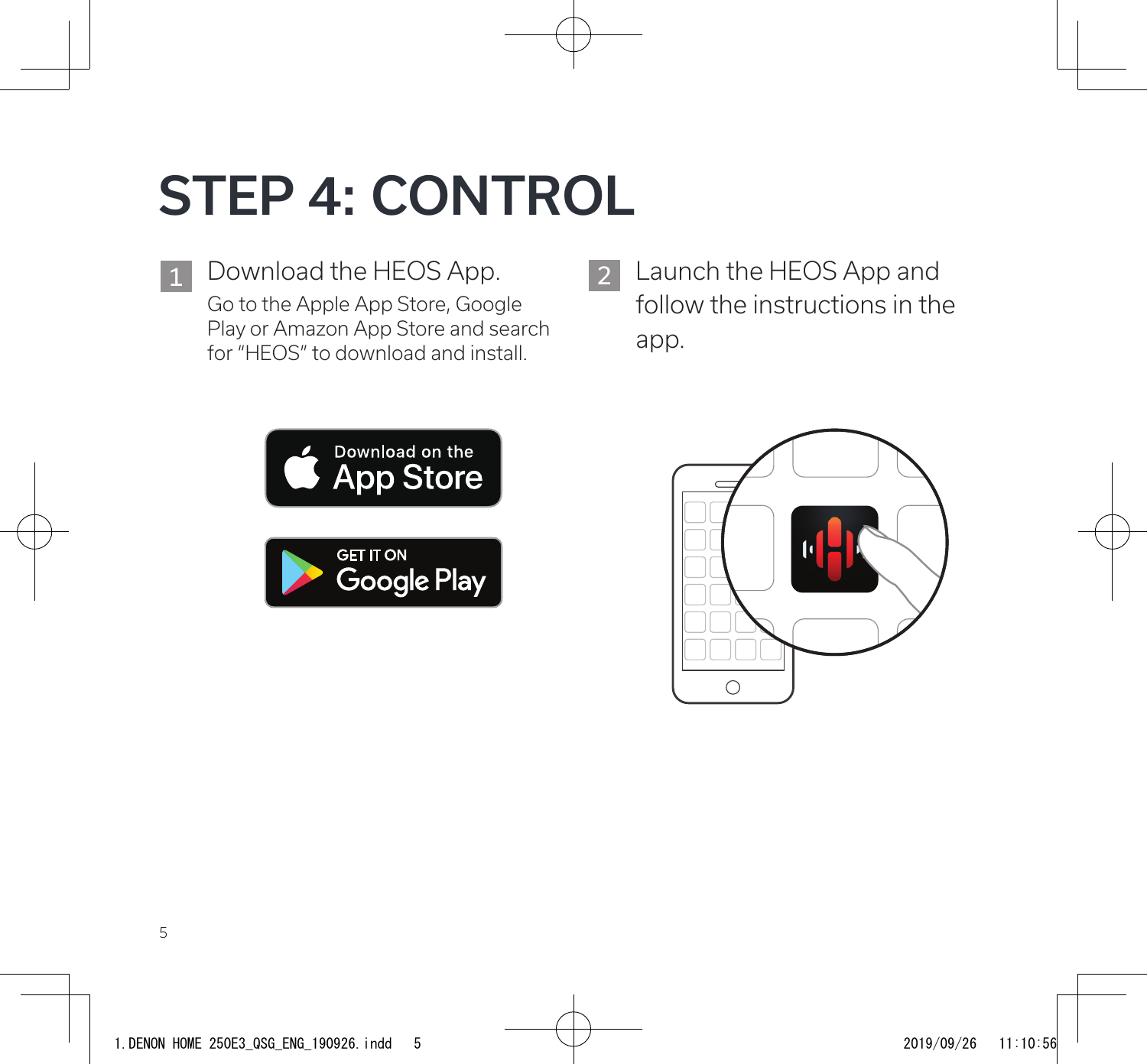### STEP 5: ADD SPEAKER



# ENJOY!

### OWNER'S MANUAL

- For more information, visit www.denon.com
- Refer to the Online Manual for other functions information and operation procedure details.

manuals.denon.com/DenonHome250/NA/EN



**English** Français Español Common

English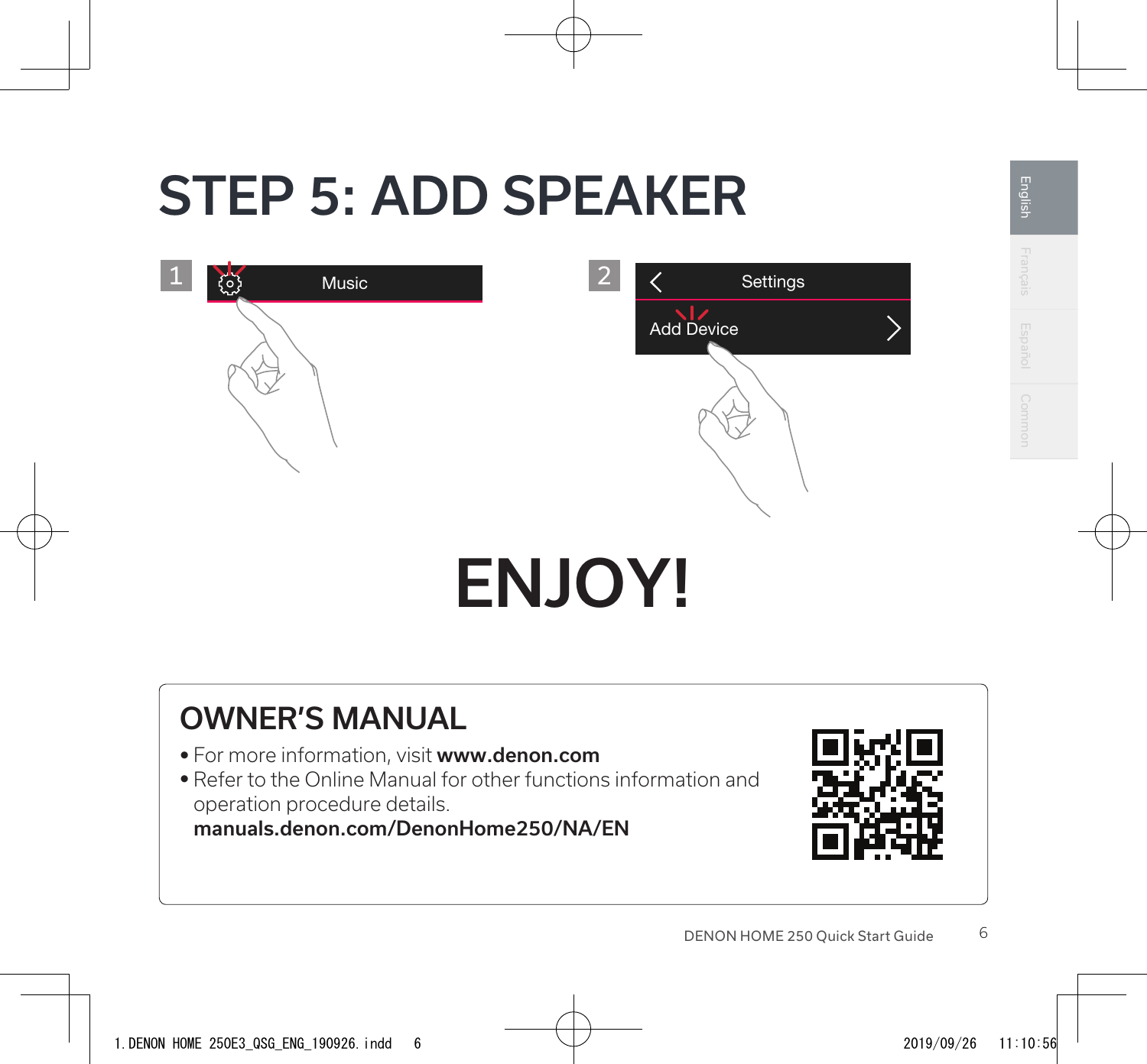## BASIC TROUBLESHOOTING

#### My speaker won't connect to my network

- Make sure your mobile device is connected to your wireless network before setting up your speaker.
- Alternatively, you can connect your speaker to your network router using an Ethernet cable sold separately. Once connected via Ethernet, the HEOS App should recognize the speaker and you can manually move it to your wireless network using "Settings" - "My Devices" - "(Device Name)" - "Advanced" - "NETWORK SETTINGS".

#### Music cuts out or delays sometimes

- Make sure your Internet connection is operating correctly.
- If you are sharing your network with other users or devices, they may be using most of your bandwidth (especially if they are streaming video).
- Make sure your speakers are within range of your wireless network.
- Make sure your speakers are not located near other electronic devices that could interfere with it's wireless connectivity (like microwave ovens, cordless phones, TVs, etc…)

#### Streaming music from your mobile devices using Bluetooth

- Activate the Bluetooth setting on your mobile device.
- Press and hold the Bluetooth button ( $\bigcirc$ ) located on the back of the speaker for about 3 seconds, until the status light on the front flashes green.
- Select "Denon Home 250" from the list of available Bluetooth speakers from your mobile device.
- Play music using any app on your device and the sound will now play from the speaker.

#### I hear distortion when using the AUX input

• The analog output signals from some sources can be fairly strong. If the input level of the source device is turned up high, it could overload the inputs of the speaker. This is unlikely to cause damage, but can cause distorted sound. Initially, set the volume of the source to a medium – low level, then turn it up as needed. If you hear distortion, turn down the device's volume control.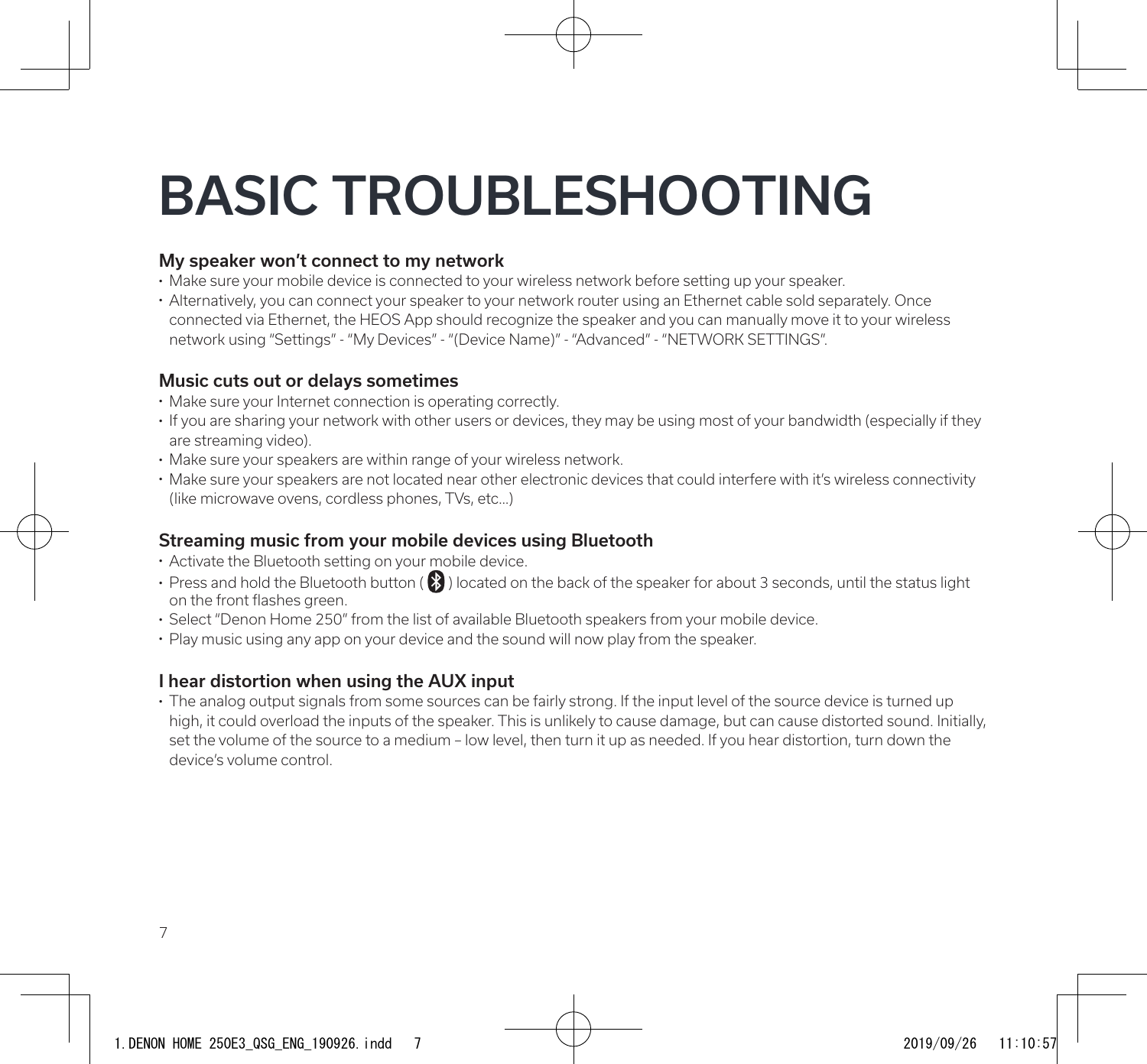#### I hear a delay when using the AUX input with my TV

- If you are connecting the AUX input with your cable or satellite box for enjoying TV audio through multiple speakers, you may hear a delay between when you see someone speak and when you hear the audio. This is because the HEOS system must buffer the audio before it sends it out to the speakers so that it arrives at all speakers at the same time.
- You can avoid this delay by listening only to the speaker which is directly connected to the set top box.

#### Connecting to a network using WPS

- If your wireless router support WPS (Wi-Fi Protected Setup™) your speaker can optionally connect to your network using the "Push Button" method by following these steps:
	- 1. Press the WPS button on your router.
	- 2. Within 2 minutes, press and hold the CONNECT button on the rear panel of the speaker for 3 seconds.
	- 3. The LED on the front of the speaker will flash green for several seconds as it connects to your router.
	- 4. When the connection is complete, the LED on the front of the speaker will turn solid blue.

#### Resetting your speaker

- Resetting your speaker will clear out the wireless network settings, EQ, and name but retain it's current software.
- You will have to use "Settings" "Add Device" to reconnect the speaker to your home network before it can be used.
- To reset your speaker, press and hold the CONNECT and Bluetooth ( $\bigcirc$ ) buttons on the rear panel of the speaker for 5 seconds until the front LED begins to flash amber.

The HEOS App and brand is not affiliated with any manufacturer of any mobile device.

HEOS and the HEOS logo are trademarks or registered trademarks in the US and/or other countries.

Apple and the Apple logo are trademarks of Apple Inc., registered in the U.S. and other countries. App Store is a service mark of Apple Inc. Google Play is a trademark of Google Inc.

Amazon, Kindle, Echo, Alexa, Dash, Fire and all related logos are trademarks of Amazon.com, Inc. or its affiliates.

Wi-Fi Protected Setup™ logo is trademark of Wi-Fi Alliance.

The Bluetooth® word mark and logos are registered trademarks owned by Bluetooth SIG, Inc. and any use of such marks by D&M Holdings Inc. is under license. Other trademarks and trade names are those of their respective owners.

All other trademarks are the property of their respective owners.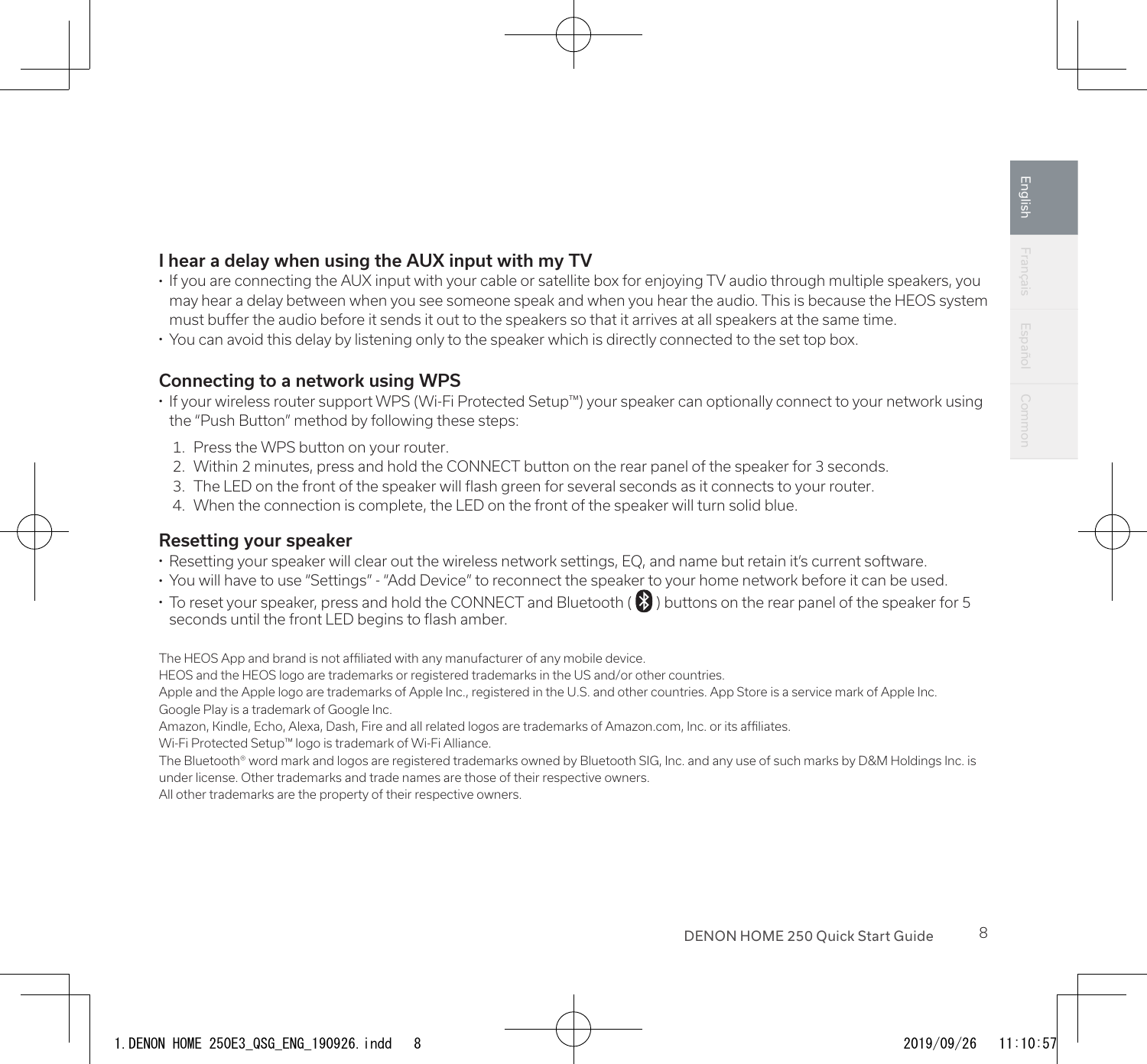## CONTACT Denon

### For US & Canada only:

If you need further assistance with your Denon Product, please contact Denon Customer Support Services below:

Website www.denon.com

Telephone Toll Free (855) 499 2820 (M-F 10:00AM to 10:00PM EST / Sat 12:00PM to 8:00PM EST)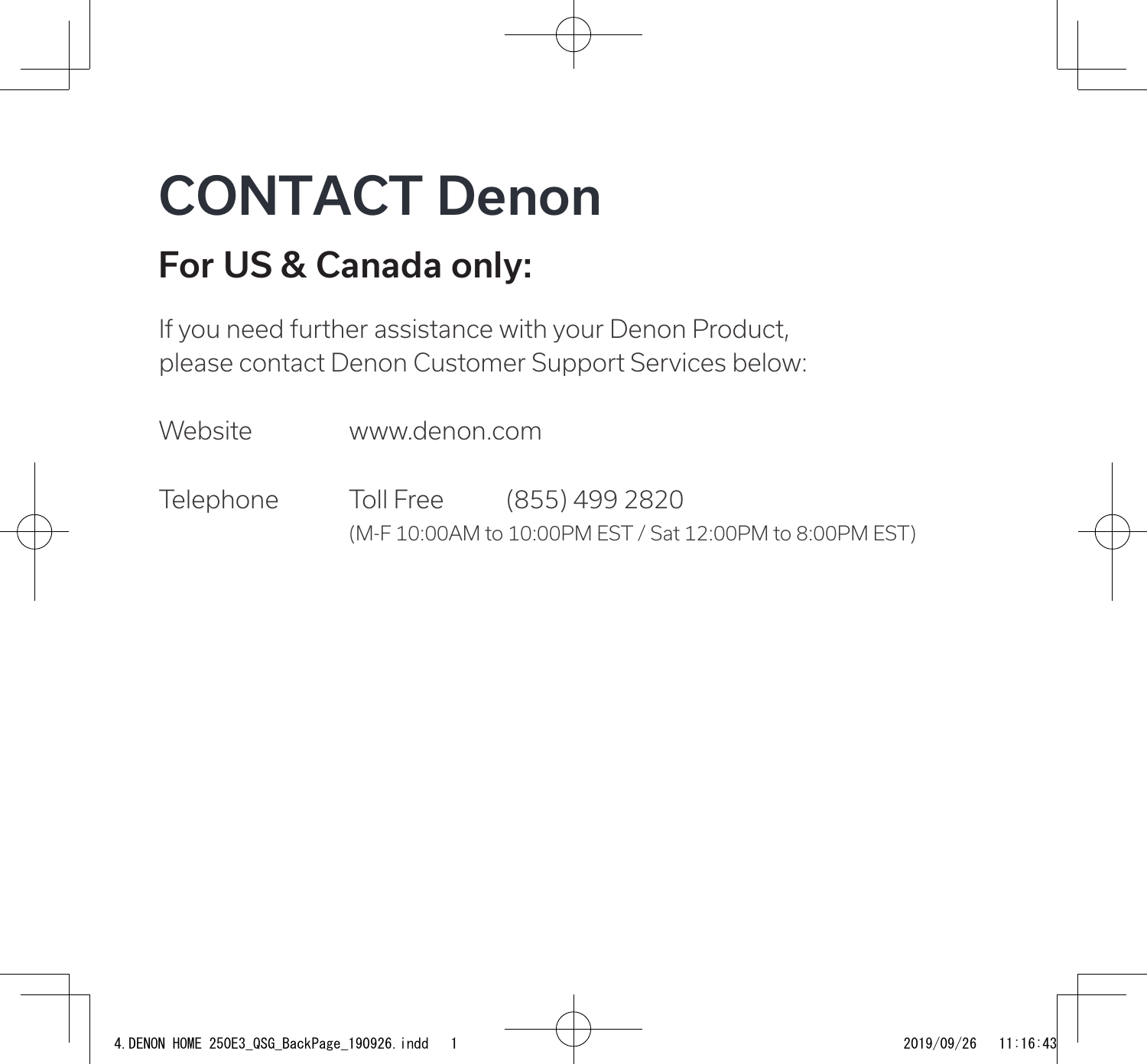| $\sim$<br>m<br>-<br>4<br>-<br>u<br>-<br>$\overline{\phantom{a}}$<br>m<br>-<br>2        |  |
|----------------------------------------------------------------------------------------|--|
| ÷<br>Ωj<br>-<br>4<br>ō<br>$\omega$<br>=<br>ΰñ                                          |  |
| -<br>m<br>in<br>-<br>o<br>ω<br>-<br>r<br>4<br>ź<br>٠                                   |  |
| ١<br>ſ,<br>é<br>ı<br>p<br>l esi<br>⊵<br>۱<br>u<br>н<br>∊<br>u<br>н<br>c<br>×<br>⊵<br>m |  |

Г

DENON HOME 250 Quick Start Guide